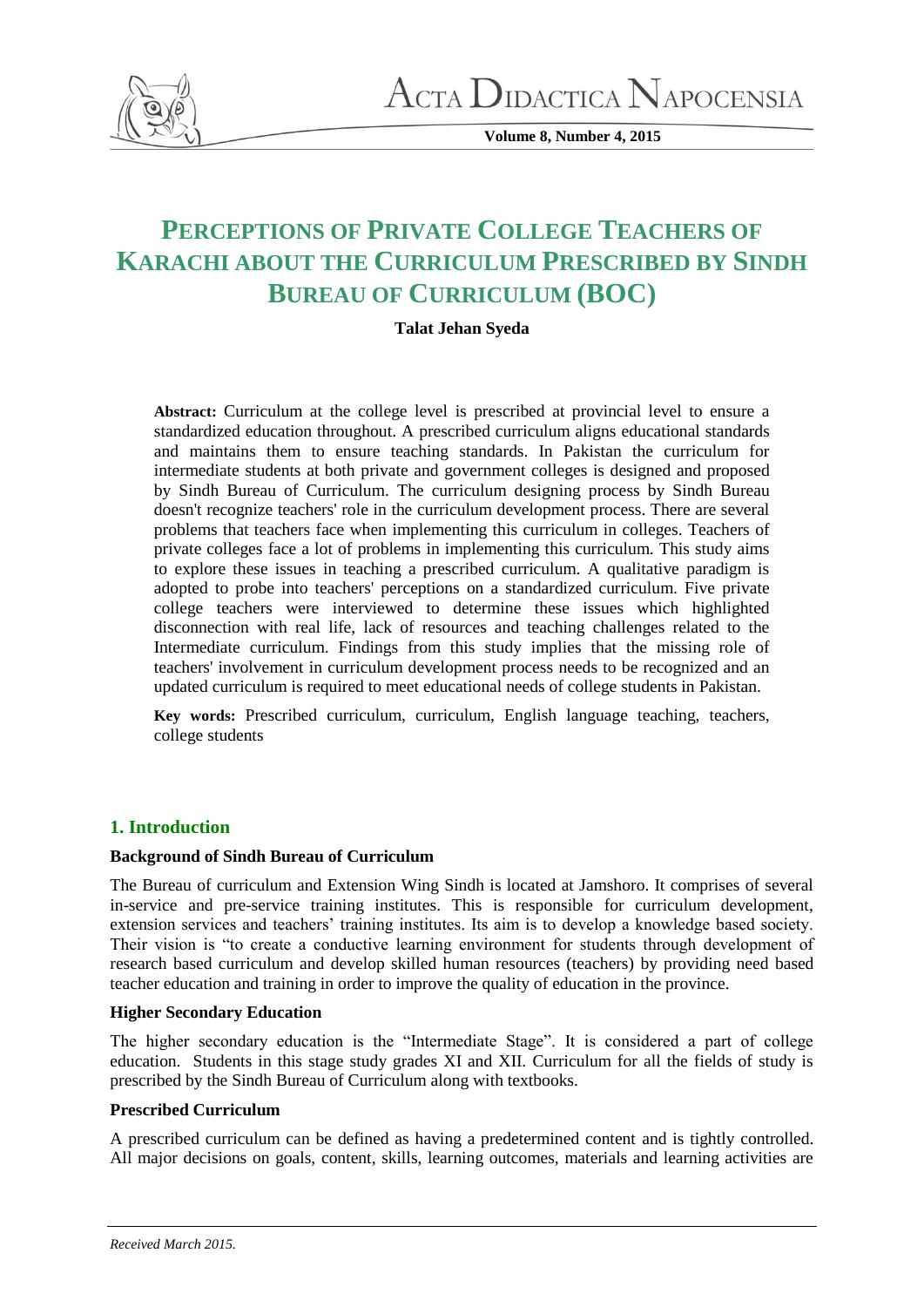made before developing it. This is given as a prescription to the instruction and participants leaving them with few or no choice.

#### **Perceptions on a Prescribed Curriculum**

Some educators believe that by prescribing a curriculum to teachers educational institutions will be able to maintain teaching standards. A prescribed curriculum also helps align information from one college to the other preparing students equally for the standardized test as prescribed by Higher Education Commission of Pakistan. It is also helpful as only one type of textbook is taught in all the colleges. Authorizing teachers to make curricular decisions creates confusion over centralizing and decentralizing.

Goodson (1989) on a prescribed curriculum states "This view of curriculum develops from a belief that we can dispassionately define the main ingredients of the course of study and then proceed to teach the various segments and sequences in systematic turn." Some educationists limit a teacher's role within the classroom with a focus on instructional practices. This is done in order to standardize education across borders and maintain a single stream of educational outcomes.

However, modern educationists believe that teachers a need to play an important role in curriculum development. Teachers are required to get involved in the curriculum development process with curriculum specialists to organize content. Therefore teachers will help curriculum developers align content with student needs. Lampert (1988) emphasizes on the need for teacher involvement in developing a curriculum. Modern educationists believe that authorizing teachers to make curricular decisions creates confusing over centralizing and decentralizing decisions. Teachers should be trusted to make decisions based on individual needs of students. This view point arises from the belief that teachers know best what the curriculum should look like as they directly work with students.

According to Ben-Peretz (1980) "Teacher participation in the curriculum planning process is considered essential, whether it be in the definition of problems or the presentations of concrete solutions in the form of program of studies."

Priestley,et al. (2012) refer to a research done by Osborne et al. (1997) that when curriculum and policy are prescriptive they arouse negative agency like resistance and conspiracy. It is believed that when the curriculum policy is imposed on the teachers they not only hinder its effective delivery but also resist it in all aspects of teaching. He also highlights the controversy regarding an individual teacher's translation of the prescribed curriculum over 'oblivion' and 'autonomy'. Results of various researches on a prescribed curriculum have shown that teachers tend to develop a strong resistance on scripted instructions and they likewise develop a habit of altering the curriculum according to students' needs.

Thus whether a college curriculum should be prescribed or enactive is still under debate that needs to be understood by carefully analyzing the perceptions of college teachers and their opinions on the prescribed curriculum.

# **2. Literature Review**

Modern educationists believe that teacher involvement in curriculum development is essentially important and necessary as they are the direct implementers of the curriculum. The need for teacher involvement aroused concerns after several complaints by teachers on a prescribed curriculum. In a research by Stolk, Jong, and Pilot (2011) it was found that teachers were having problems motivating students to learn chemistry concepts predefined in the curriculum and so they wanted changes in the lesson unit. It was determined that when teachers adapted the prescribed curriculum it didn't reflected goals of curriculum experts. For these concerns educators and researchers over the years stress the need for teacher involvement in curriculum design. Schlee, Libler, and Shriner (2010) emphasizes on the need for a curriculum to be subject-centered and student-centered simulatneosly integrating innovative strategies in the curriculum.

For years researchers have been working to find out the effectiveness of an emergent curriculum over a prescribed curriculum. Some educationists still advocate for the prescribed curriculum for several benefits that dxit brings. According to Obara and Sloan (2009), textbooks were standardized to foster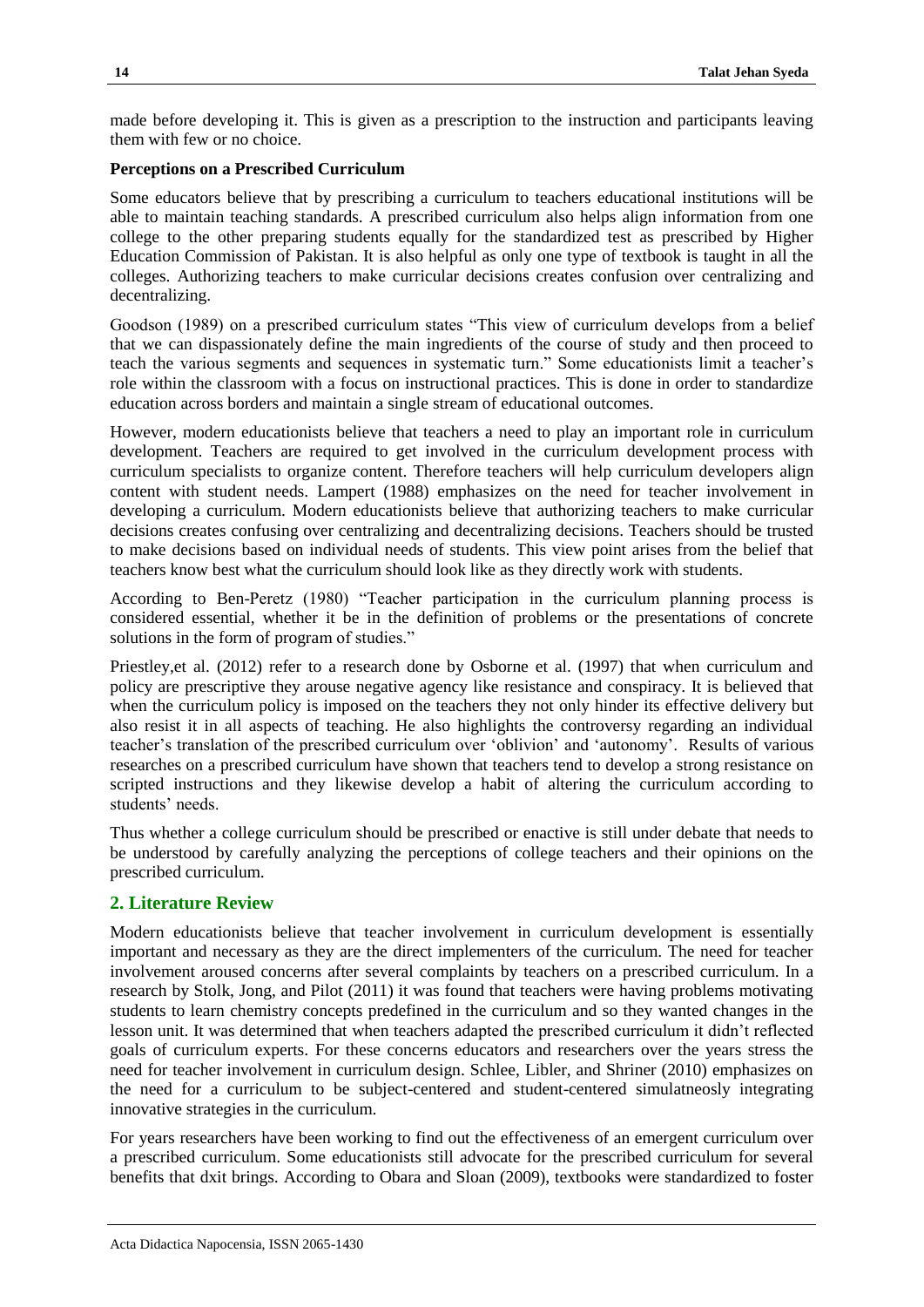conceptual approach. He explains that standardized materials are not only comprehensive and coherent but they also ensure student motivation and engagement. Educationists holding this view believe that a good quality standard of education is maintained when the curriculum and curriculum resources are standardized when it is developed by experts and prescribed to teachers.

Observations by Reyr, Reys, Barnes, Beem and Papick (1997) served to develop the view that curriculum materials promote teacher development and when teachers work with the prescribed curriculum they experience professional growth. A research study by Remilliard (2005) stated that curriculum is regulated to raise standards of low income communities. Educationists with a view point of a mandated curriculum advocates the merits of a prescribed curriculum in regulating education standards across the country. They believe that the teachers can successfully adapt and adopt the mandated curriculum according to student needs and requirements.

On the other hand some educationists stress on the need for teacher participation in the curriculum development. This is so because the teachers are the direct implementers and observers of the curriculum. As they are in constant contact with the students they are well about their needs and requirements. According to Hughes (1973) when teachers participate in the curriculum development process, it serves to fill the gap between curriculum materials and actual teaching and learning process. The results of his study indicated that teachers lacked expertise that has affected learning negatively. It also proposed that curriculum materials should be appropriate to the context. As teachers are the direct implementers of the curriculum they need to be included in curriculum development so that they become aware of the intentions of the curriculum. It also serves to establish a link between curriculum goals and curriculum materials by effective contributions by teachers who are part of the curriculum development process.

Choppin (2011) conducted a study to determine how curriculum resources created an impact on curriculum materials. Through a research done on three teachers he found that one of them followed instructions from curriculum materials and the result was that they couldn't understand what they had learned from curriculum materials. Another teacher adapted tasks according to students' thinking and to engage them. This teacher claimed that her adaptations had to be aligned with the curriculum designers' intentions. The third participant teacher claimed that she only adapted tasks a little as she believed materials of the prescribed curriculum were according to her goals. This research suggested that teachers need to be aware of curriculum resources and rational in order to adopt curriculum in their teaching. The results of this study showed that when teachers are not aware of the curriculum interventions they fail to deliver in the classrooms. The main challenge they face is aligning the needs of students with the curriculum objectives.

The findings of the research by Ogawa, Sandholtz, and Scribner (2003) showed that standard based curriculum caused district standards to fall and narrowed the curriculum along with instructional strategies. The teachers are unable to implement the curriculum successfully as they fail to alter teaching strategies according to curriculum objectives. This is caused by lack of curriculum knowledge and materials that is imposed on teachers. According to Remillard and Bryans (2004) revealed that teachers used the curriculum material according to their own perceptions ignoring their alignment with the goals curriculum material. Teachers face challenges when adapting the curriculum materials in their instructional strategies as these are new to teachers and not according to their perceived believes of the curriculum. Teachers find it difficult to align their instructional strategies with that of the prescribed curriculum. In a research by Doherty and Travers (1984) it was found that teachers wanted the liberty to chose and know what is to be taught in classrooms.

If the curriculum doesn't inform teachers then there will be no effect on students' learning as well. When teachers are unable to teach according to a curriculum they can't by any means foster learning in the classrooms. According to research one of the main challenges faced by teachers is that they are burdened by curriculum freedom. This is a result of lack of guidance and instructional resources available for teaching. .Nygaard and Hmansen (2008) states in "Learning-Based Curriculum Development" have researched on the merits of a contextual learning as the basis for curriculum development. Teachers should essentially be made part of the curriculum development process as they are better informed of the context, student psychology and their learning needs.It is essential that the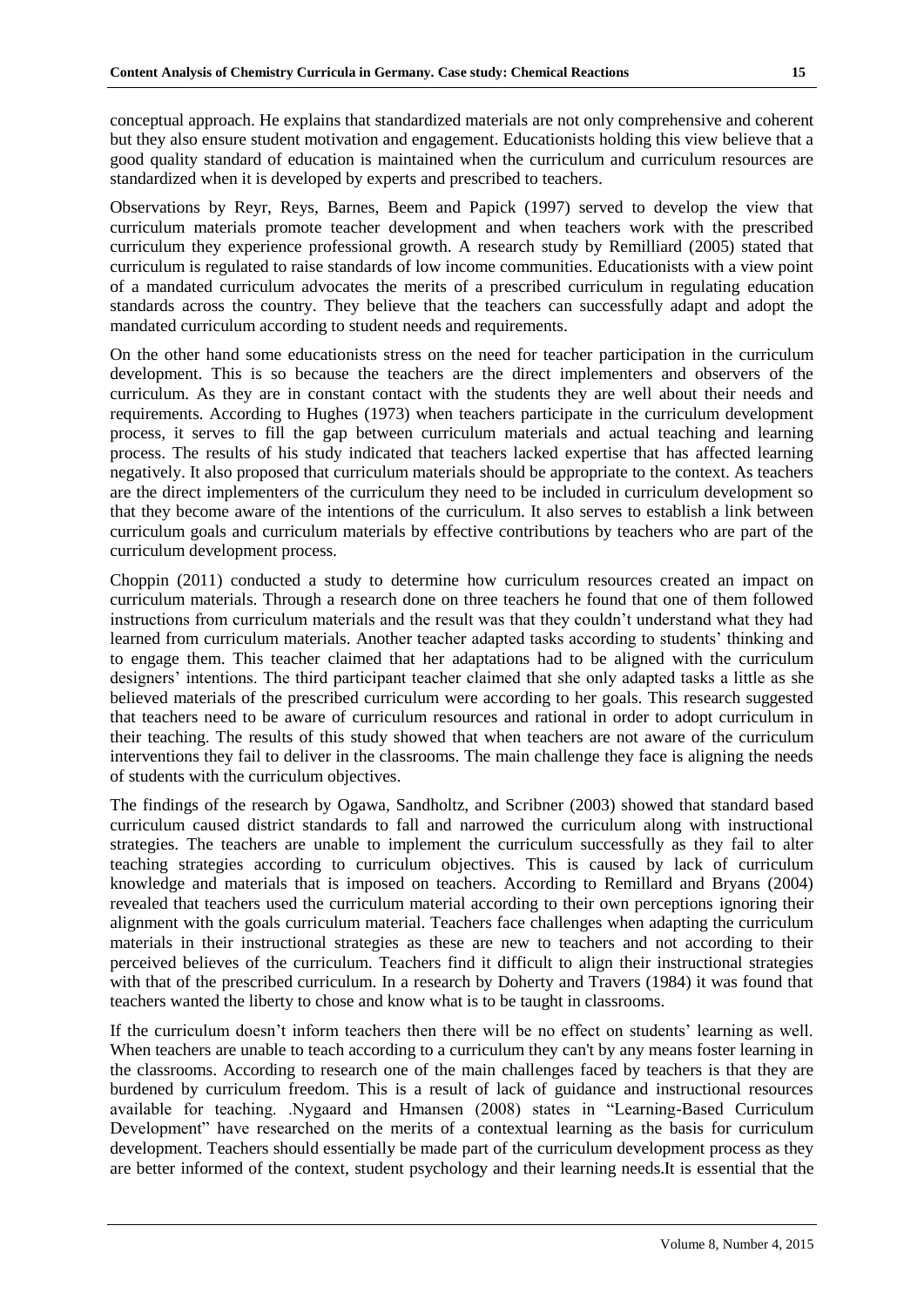curriculum experiences given to the students must be in relation to real life context. Establishing the role of interdisciplinary connections between the curriculum and real life of students has been emphasized in (Blueprints For Reforms, 1997).

In a study conducted by Kirkgöz (2008) it was determined that there were gaps between curriculum objectives and teachers' innovative strategies. This was an effect of hindrances caused by the limited understanding of the curriculum among teachers, their previous believes, inappropriate instructional support and lack of resources. According to Prophet (1995) there was no effect on teaching and learning of the curriculum intervention because the teachers rejected it. When new ideas were imposed on teachers they were reluctant to accept them. Stara (2012) states that analysis of limitations of a prescribed curriculum will help in determining why desired results arent achieved despite having innovative measures in the curricula

In Pakistan the curriculum is prescribed to respond to the structure of educational institutes' system (Hussain, Sarwar, Bashir, & Shah, 2013). Mahmood (2010) states textbooks for teachers are the primary curriculum and source of lessons. Textbooks are standardized to ensure a single quality of education throughout the country in all private and public colleges. By conducting content analysis of science textbooks he also found the absence of material to address objective no. 3 of the national curriculum of akistan. This means that the curriculum material isn't completely covered in textbooks which is being used as the main curriculum resource in classrooms. As not only the curriculum but also textbooks being the sole curriculum resource available to teachers are designed by externals. The teachers find it very difficult to relate the content of curriculum materials to student needs and adapt them in their instructional strategies. Thus teaching becomes a challenge for many for the above explained reasons.

According to the findings of a research by Kausar and Akhtar (2012) college teachers believed the English curriculum of the Intermediate to be ineffective for English language learning. Teachers felt that the current system was unsuccessful in catering to problems and difficulties faced by college teachers. She stated that as the curriculum planners failed to understand the objectives, educational policies couldn't be adopted effectively in Pakistan. Memon (1999) emphasized on the urgent need for teachers and curriculum planners to work collaboratively in the process of curriculum development. Teachers felt that the English curriculum failed to develop language skills and did not engage students in learning.

According to Akhtar (2012) most of the curriculum planners in Pakistan are bureaucrats and educationists having no first-hand experience with classroom teaching. Furthermore teachers have no significant representation in curriculum development process. As teachers are not involved in the curriculum development process it is very difficult for them to accept new ideas proposed by the curriculum developers. Thus teachers are not aware of the intentions laid in the curriculum that is prescribed to them and so they can implement it in their teaching effectively.

Several researchers have agreed that curriculum in Pakistan is developed without consulting the stakeholders (Mirza, 2004; Ahsan & Kausar 2012). Even the teachers are not involved in content selection. It is very important for the teacher to be aware of the spirit of the curriculum and have a developed sense of ownership. This can only be done when teachers are involved in the curriculum development process as they are aware of the actualities in the classrooms. Teachers should crucially be involved in the curriculum development process as teaching is not providing one size fits all curriculum to student.

Due to lack of teacher involvement in the curriculum development process, curriculum objectives and resources teachers face many challenges in implementing the prescribed curriculum at college level. In order to find out the challenges faced by teachers of private colleges in Pakistan, questions related to teaching challenges, resource challenges and effectiveness of the prescribed curriculum of the Intermediates were explored in this research. These will serve to highlight the perceptions of private college teachers of Pakistan on the prescribed curriculum and help to develop an understanding of the urgent need of teacher involvement on a greater scale in the curriculum development process in Pakistan.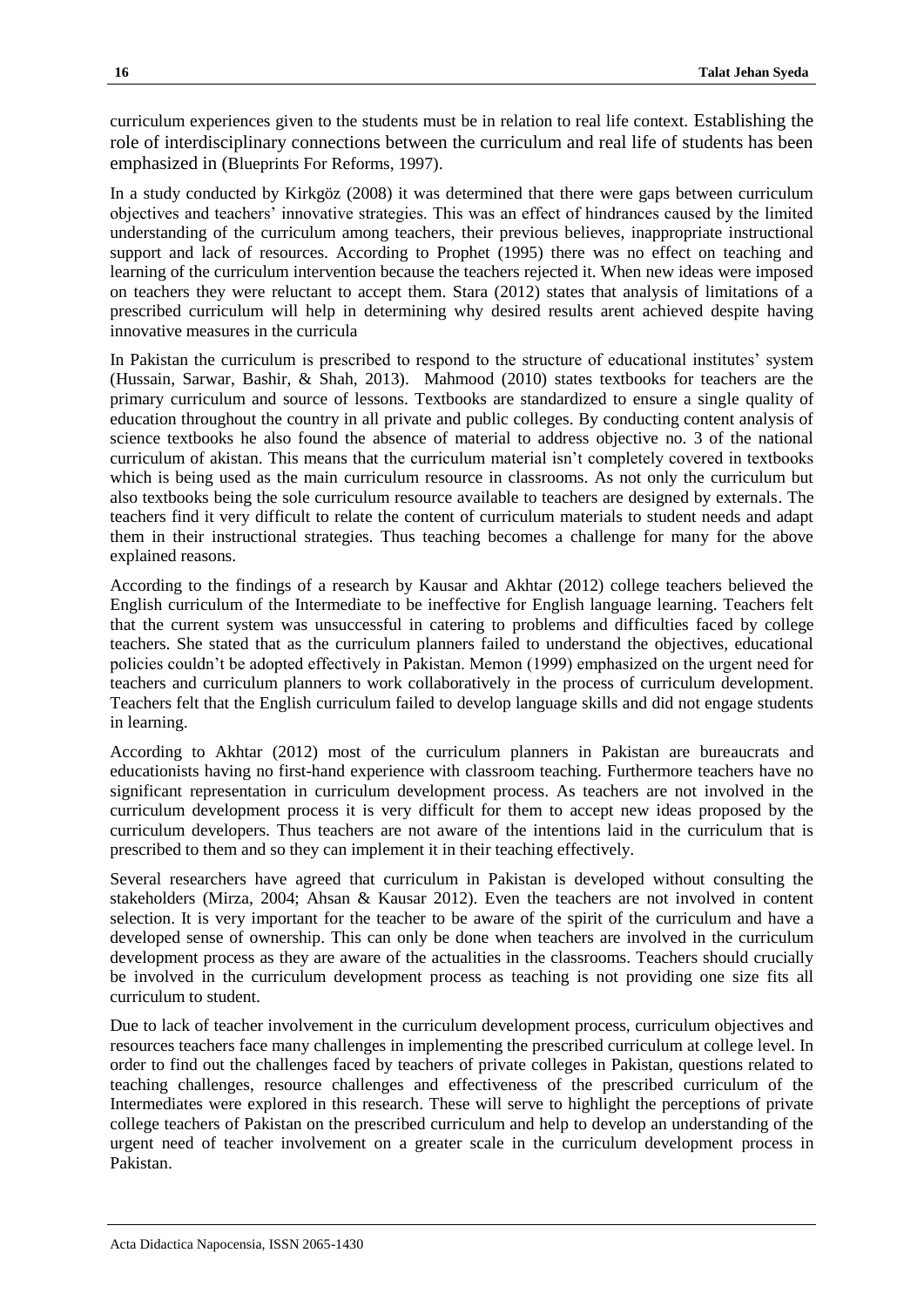## **3. Methodology**

#### **3.1. Paradigm**

Qualitative research methods were applied on this research. This type of research reveals the target audience's behaviours and perceptions according to specific issues. It makes use of in depth studies of people giving descriptive results. Qualitative research is exploratory, it defines the problem and develops an approach to problem. It explores deep into issues as well as problems related to it.

As the purpose of this research is to determine teachers' views and opinions on a prescribed curriculum, qualitative research suits best to the nature of this research study. Qualitative design is used because it will provide condense descriptions of complex phenomena of this research tracking any unexpected events. It will not only highlight teachers' experiences but will also give voice to their views. It will help to examine important educational matters and curriculum issues in private colleges.

#### **3.2. Design**

Phenomenology approach is used for this research. It is concerned with studying experiences from an individual's perceptive. This approach identifies the phenomena by finding out how they are perceived by the participants in a situation. It emphasizes on the importance of personal experiences and its interpretation.

This approach is used to probe into people's motivation and opinions. They are effective in highlighting experiences of individuals from their own perspectives. This design was selected particularly for this research because it probes into livid experiences of individuals. Such a design will help this research study to inquire deep into college teachers' experiences with the prescribed curriculum of the intermediates and to determine their opinions and feelings for this particular curriculum.

As the interviews are dynamic in nature and engages participants actively than in a structured survey this provided an opportunity to probe into the opinions that college teachers hold regarding the prescribed curriculum. It also provided an opportunity to observe, record and interpret nonverbal communications as participants' feedback.

#### **3.3. Participants**

The participants of this research were female teachers having different experience of teaching at the college level. They were aged between 27 and 45 years. Their experience of teaching at the intermediate level is between 2 to 7 years.

1) Ms. Haniya belongs to a renowned private college. She has been teaching Chemistry to Intermediate students since 7 years. She holds a master's degree in chemistry and is currently enrolled in M.Phil. Program at Karachi University.

2) Ms. Tauqeer is a physics lecturer at the same college with one and a half year of experience in college teaching. She is graduate in applied physics from University of Karachi. Previously she had been part of several professional development programs and have served as an O'Level coordinator at a private school.

3) Ms. Sara is a masters in Zoology, teaching the intermediates since 6 years at another college of Karachi. She holds her second masters in English Literature from University of Karachi. She has participated in several workshops at her college.

4) Ms. Romana is currently working as the civics lecturer since 8 years and she teaches the intermediates and bachelors. She holds a degree in. She has worked as a teacher trainer and have also been a part of the Sindh Textbook Board team to develop books for grades 1-5.

5) Ms. Safinaz works at a convent college as an Education teacher. She has done her Master in education and has 4 year experience of teaching the intermediates. She has attended several teachers training workshop and is aware of the curriculum development process.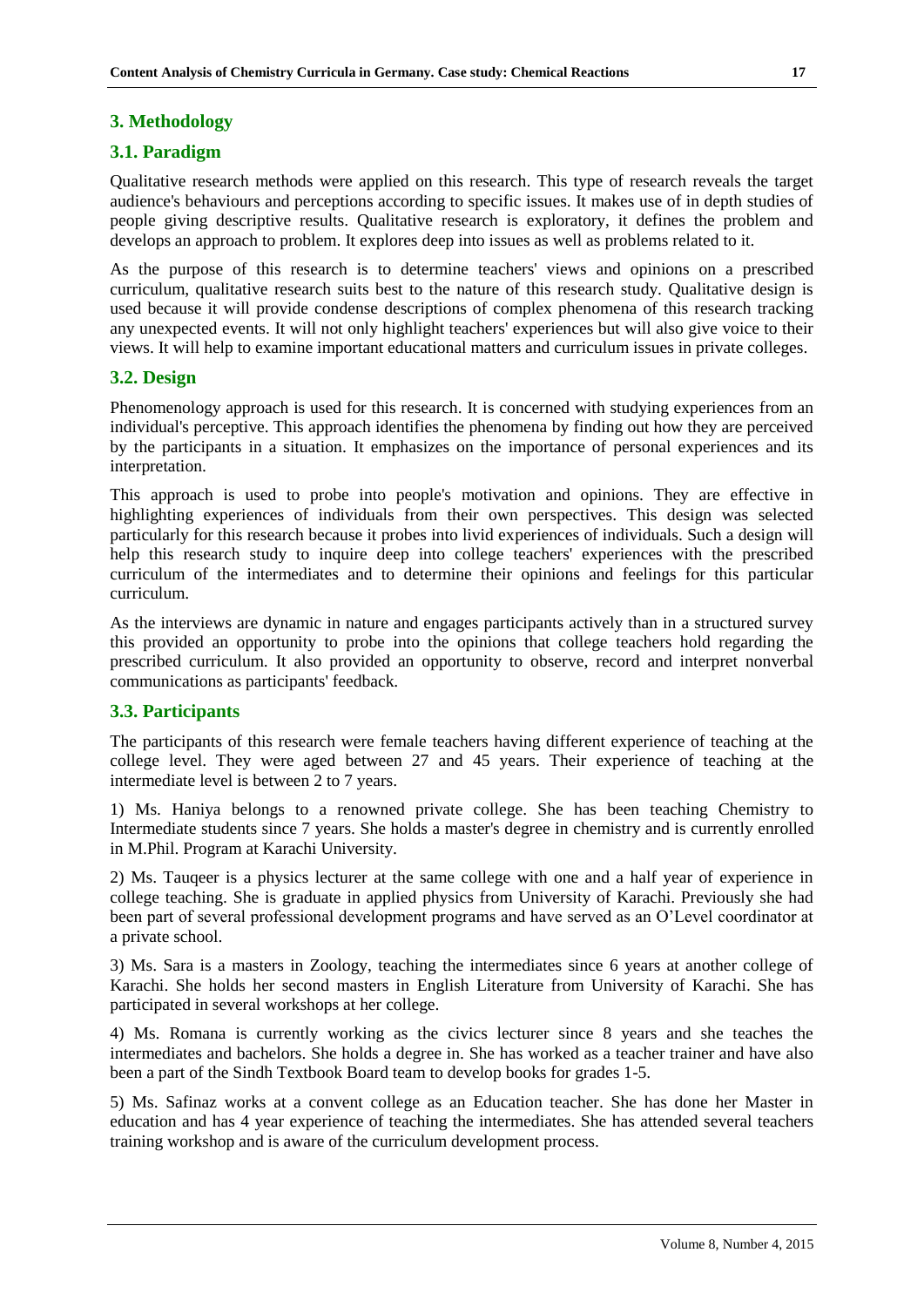#### **3.4. Instrumentation**

Random sampling method was used to ensure equal chance of participation of teachers.

A semi structured interview guide was used and in depth interviews were conducted of individuals separately. These interviews were recorded using a digital recorder. The questions were designed along with probes to get an insight into teachers' perceptions.

Q1 was asked to determine college teachers' point of view regarding the content of the prescribed curriculum. Q2 focused on highlighting any challenges they faced with this particular curriculum. Q3 gave an insigrding the availability and requirement of resources according to the intermediate curriculum. Q4 helped in determining different kinds of problems faced by college teachers with the prescribed curriculum. Q5 enabled a detailed description of teachers' perceptions on their level of autonomy when they teach a curriculum prescribed by an external body. Q6 probed into views held by teachers regarding this curriculums' effectiveness. Q7 finally focused on whether college teacher are willing to participate in the curriculum development process or not.

## **3.5. Data Analysis**

The data collected through in depth interviews of the participants on the digital recorder will be transcribed. Common themes regarding the research phenomenon will be determined and this data obtained from the interviews will be analyzed manually.

#### **3.6. Procedure**

The teachers were given a consent letter which they signed to ensure confidentiality as participants for this research. To maintain their privacy pseudo names were used. A time slot was set for the interview within college timings to avoid any inconvenience.

The participants were asked questions from the interview guide and their interview was recorded as an audio. The participants described their phenomenon experience in the interview which was gathered as data. The participants were encouraged to describe their experiences in detail including thoughts, feelings and memories. While interviewing probes were used for clarification and examples were asked to obtain details of the phenomena. These interviews were then transcribed and returned to the participant teachers for their final approval. After receiving their final consent the transcripts were then interpreted to obtain the perceived meaning from the interview responses. Nvivo was used for data interpretation.

#### **4. Results and Discussion**

The findings of this research revealed that college teachers have similar perceptions regarding the prescribed curriculum. The three major themes identified in this study are:

1) No real life connection

2) Limited resources in classrooms

3) Teaching challenges

Thus, a detailed explanation of these themes obtained from the collected data is demonstrated as follows.

# **No real life connection**

According to Contardi (2000) students are taught subjects in a way that they move from one discipline to another without any connection of the learned content with real life situations. All the teachers agreed on disconnected pieces of information in their subjects without establishing any connections with students' experiences and thus losing purposefulness in the learning process.

According to Ms. Haniya the main problem with this curriculum is that the syllabus is too superficial. It is full of theories that area no it applicable in real life situations.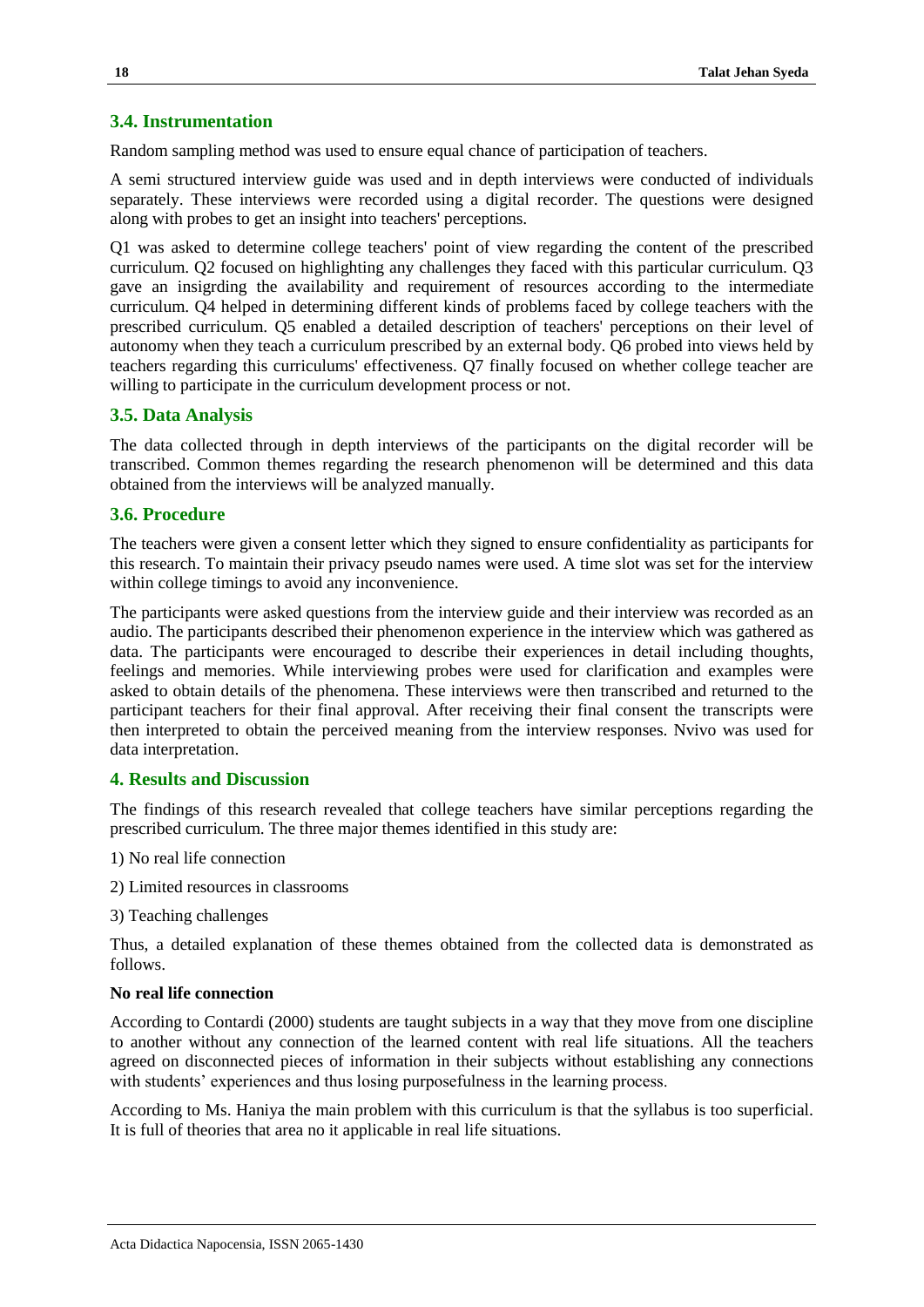*"We learn the theory separately we live the life separately. We are not connecting the theory with the real life problems that this not only makes it difficult for her students to understand complex concepts in chemistry."* 

Not only has that she also believed that her students are not being prepared for global challenges.

*"How is this curriculum meeting our daily needs?"*

This participant claimed that she feels that the physics practical are not connecting to the theories in the book. The theory related to physics is covered on a superficial level. The theory is entirely different from the practical, making it difficult for her to deliver concepts to students.

*"Practical and theory of physics are not related."* 

Ms. Tauqeer wants practical related to the theoretical content available in the book. According to Hill (2005) when students learn in meaningful context their ability to build knowledge and understand scientific concepts are enhanced and is even more effective when this connects with other disciples.

In Ms. Sara's view the practical that the students need to perform as are not applicable in real life. Even though the content is condensed but it still doesn't focus on essential knowledge required by the students of this century. She believes this curriculum is not preparing students for the global age.

*"I always try to relate the textbook with the daily life activities.....textbook is enough but I think it should also teach something related to their surroundings." "From chapter 5 the theory and diagram I've seen is not relating."*

Connections of the disciples with real life situations is highly necessary because when subject themes are combined students are able to develop meaningfulness in the subject matter. Such a material should drive learning instead of being a mere piece information.

The contents in the textbooks and the curriculum is giving them a lot of information but it is not in too depth and also it is not relating to their daily lives. How should education is given nowadays is not there. This is what Ms. Romana communicated in her interview.

*"Information on education is there, topics are good it should develop skills of a teacher like an educator basically." "Everything is given superficially."*

As mentioned in Hill's (2005) studies have demonstrated that learning is effective when the contents of the curriculum are correlated as well as connected to real life experiences of the students.

For Ms. Safinaz the contents of the civics curriculum was just fine in the amount but she felt they were not actually learning anything. Students are getting enough knowledge but it is not being practiced. They are learning things only n books not applying in their life.

*"The book tells about civil rights but how will they be good citizens without applying in their lives."* The book is filled with civic knowledge but students can't practice it holistically because of the nature of the curriculum.

When the content and disciplines are not connected and lack an established relationship with students experience s then such an information is not only connected making learning purposeful but also making relevance to student's lives is lost.

#### **Limited resources**

Teachers' views are somewhat the same over the availability of resources for teaching their respective disciplines. All of them agreed that there was a need of sufficient resources to deliver this curriculum. They find it difficult to explain complex concepts to students.

*"Chemicals are hazard don't touch"* as Ms. Haniya feels that students are not given a chance to experiment with different chemicals because these are perceived to be dangerous and a serious to the students' safety. They are not only discouraged to work in labs but certain lab requirements are left I unavailable. She finds it difficult to explain different concepts as they require being demonstrated in the lab. On the other hand the classrooms are not equipped with multimedia where she can alternatively show the videos of these experiments.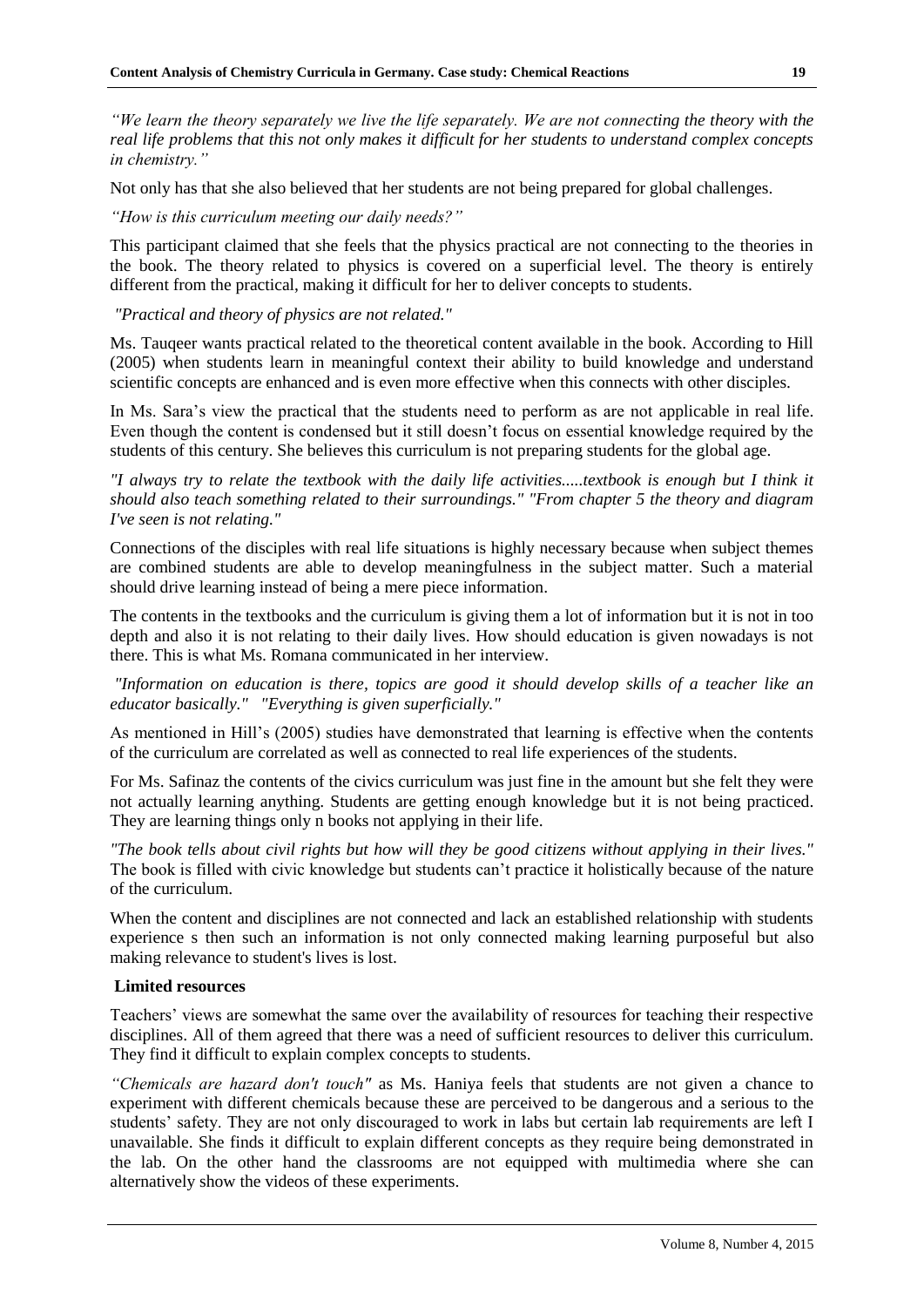Similarly this physics teacher believes the same. She feels that for every student's chargers must be available instead of appliances as many topics require using charges in practical. Sharing her experiences she tells that to teach physics theory need a lot of resources like multimedia or small apparatus in each classroom related to daily life.

"I need resources I'm not satisfied with the rote learning. I want things. I want to show videos to them and they should make small devices at home."

As stated in the study by Oliver and McLoughlin (1999) when learning resources are integrated into the course it results in effective learning. Similarly, Choppin (2011) in his research discuss the case of a teacher who developed learned adaptation using curriculum resources Ina way that enabled enhancement in sense making opportunities for students.

Ms. Sara agrees that did curriculum requires use of resources. She wants to use videos to explain concepts that cannot be taught verbally. "*If I'm showing videos then the students can easily in understand you know instead of making graphs on the board. Commenting on the curriculum of zoology, she says "Everything is given superficially." "From chapter 5 the theory and the diagram I've seen is not relating."* In order to build a connection between the two she needs resources like multimedia but these are not available except for the ones required in the lab. With the unavailability of resources she finds it difficult to teach complex concepts.

According to Ms. Romana even this subject requires resources even this does not have any practical. Everything is briefly explained in the text books but I want to share examples.

"But I don't have document of curriculum or I can't show them videos on different kinds of teaching. The topics are there in the textbooks but the skills are not developed."

She believes that the absence of multimedia is playing a part in the delivery of this subject.

It is not only the believe of teachers but it is observable that the availability of appropriate resources not only motivates and engages learners but it also creates a platform for them to understand and practice complex and difficult to understand topics.

According to Drake and Sherin (2009) the way teachers adapt and modify curriculum resources reflects their vision of the curriculum. The availability of resources and teachers' access to it ensures fulfilment of the curriculum vision.

Ms. Safinaz states that only text book are there but no civil rights documents for the students. There is no multimedia to show videos to students. TV needs to be made available so that they can ponder and debate over issues. Students are not taken to field trips.

Teachers have complained of student behavior and the basic reason is that they are taught using the lecture method. With an immensely diversified classroom I becomes difficult for both the teacher and the student to come up to expectations. Curriculum materials here play the vital role. As explained by Rebora (2011), diverse learners are easily and effectively catered by strengthening and improving quality of the programs and resources.

#### **Teaching Challenges**

According to research standard based teaching gives nothing but preparation for exam, for teachers there is less teaching and more exam preparations. When the instructional strategies are adapted, activities included to clear concepts and to fill the gaps between the curriculum and real life there is rejection by the students, parents and the college management. They don't want to be taught in this way as these activities will not come in the exams. So it becomes a challenge for the teacher to incorporate activities to enhance learning as well as catering to student needs and the intermediate board requirement. These are some of the viewpoints that Ms.Haniya highlighted.

Ms. Tauqeer on the other hand found that challenges were not in her delivery of the lessons but the fact that the metric curriculum is far too easy and when the students come to the intermediates they find it very tough to understand complex concepts and cope up with the intense syllabus.

*"Their basic is weak actually."*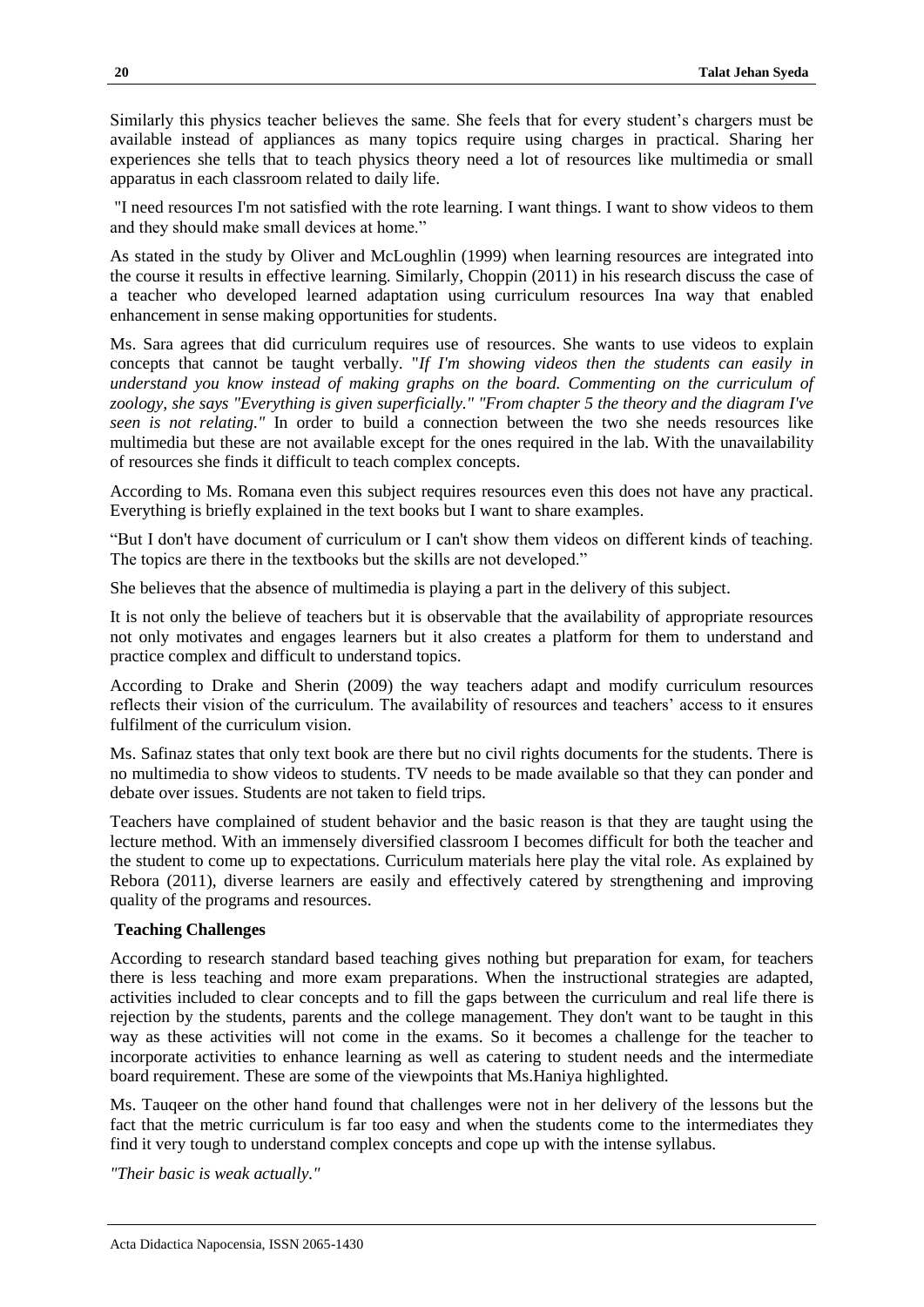According to Buckingham (2008) when a well prepared picture or diagram is shown with complex data sets the brain is able to easily grasp complex concepts and relationships.

Ms.Sara mentions two major challenges that she face with this curriculum. The first is that for practical concepts there are no pictorials which makes it really difficult for her to explain to the student. *"For example, immune system in the body so when I'm explaining the topic students are not familiar with it. For that I have to take them into the scene because for such topics we don't have any pictorial representation. For that I have to build the ground, then I have to explain different systems and then I have to relate those with the immune system."*

The other challenge that she face is that she has to relate the topics from the text books with the students' context. For her it is a tough task, first creating example from students' surroundings then relating those with the topic and finally engaging them in activities done in class.

For Ms.Romana it is sometimes difficult to create examples according to real life context of students and requires a lot of hard work. Delivery in the classroom becomes a challenge when the students hinder participating in the class as this is not on which they will be tested on in the board exams. The only want to rote learn the content so that they can produce answers in their examinations. Creating meaningful lessons becomes a challenge because of lack of relatedness between the objectives of the prescribed curriculum and learning needs of college students.

Similarly Ms.Safinaz identifies some of the major challenges for her to be adapting instructional strategies to cope up with the curriculum standards but she believes it is a failure to motivate students as this lacks relevance in their daily lives.

*"I have to design activities to relate text with students' life experiences but students are not interested because they say it will not come in exams."* Without appropriate resources and field trips teaching civics becomes quite a challenge because it is not a theory subject action is involved in its study.

#### **5. Conclusion**

Thus, it can be concluded from this research that college teachers in private colleges of Pakistan face many problems and several challenges while delivering the Intermediate curriculum as prescribed by the Sindh Bureau of Curriculum. The purpose of this study was to explore issues and challenges connected with the prescribed curriculum as perceived by private college teachers, sharing their views and experiences. Since this research was limited to private colleges only a limited set of issues were highlighted. Where there is a massive population studying in government colleges, thus this phenomenon needs to be studied on a much wider scale meanwhile targeting a larger population both quantitatively and qualitatively to determine challenges and problems associated with such a curriculum not only faced by the majority teachers' but also considering learning issues identified by the college students. The findings of this research will serve to aware national curriculum developers, Ministry of Education and Sindh Bureau of Curriculum about the problems that college teachers face with this prescribed curriculum. Furthermore, this might aid to promote curriculum reforms suggesting a need for change in the curriculum development process on Intermediate level in Pakistan.

# **References**

Ahsan, N. M. (2012). A Study of Pakistani Teachers Beliefs and Perceptions About Teaching and Learning. *Institute of Interdisciplinary Business Research*, 4(5), 128-142.

Ben-Peretz, M. (1980). Teachers' Role in Curriculum Development: An Alternative Approach. *Canadian Journal of Education*, 52-62.

Blueprints For Reforms, (1997). *Curriculum Connections*. Retrieved from Blueprints Online: [http://www.project2061.org/publications](http://www.project2061.org/publications/bfr/online/curricul/text.htm)

Buckingham, S. (2008). S.D., *Effective Scientific Illustrations*, Lab Times, 5, 52-53.

Choppin, J. (2011). Learned Adaptations: Teacher's Understanding and Use Of Curriculum Resources. *J Math Teacher Educ*, 331-351.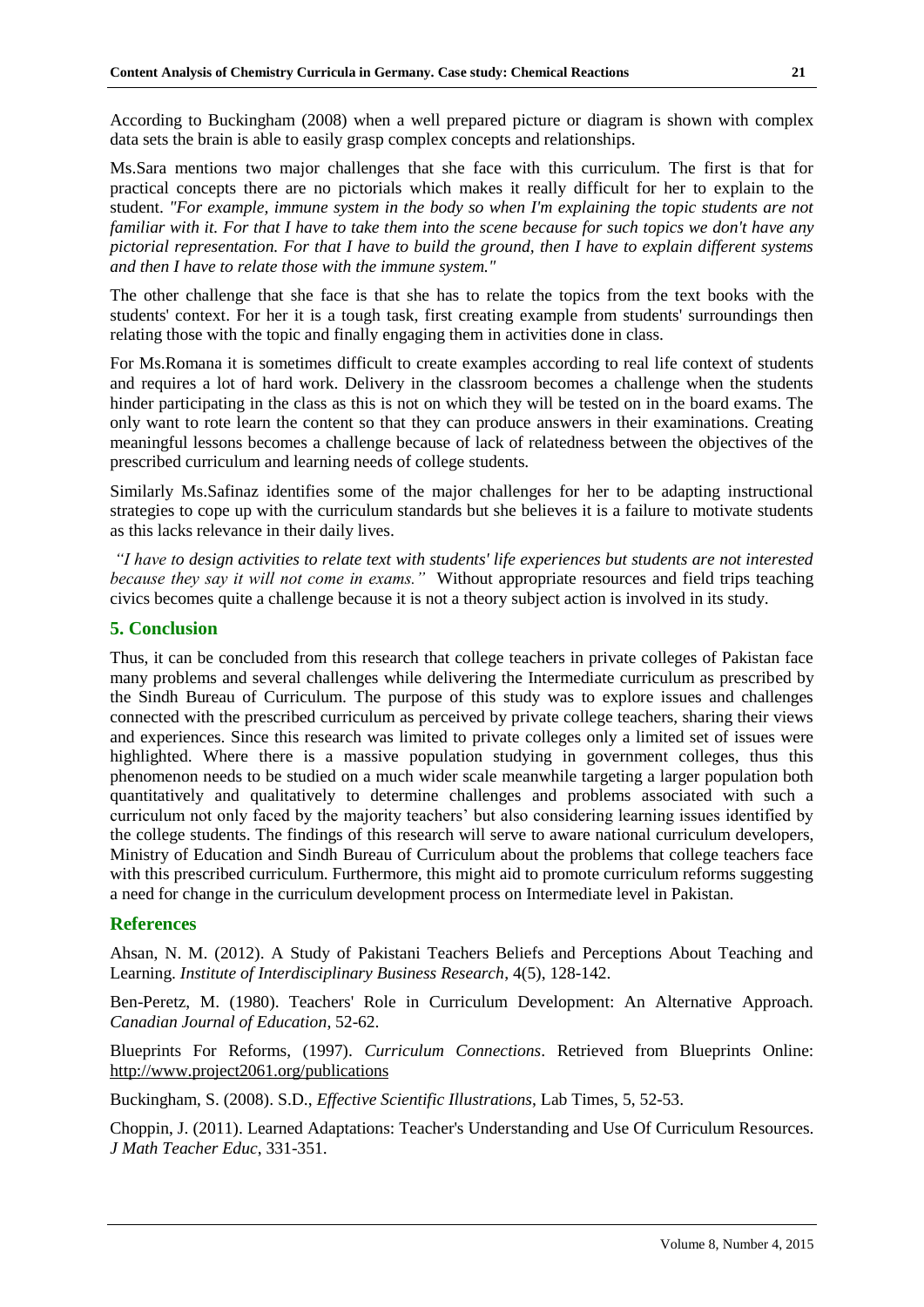Citizenship, C. o. (1979). How State Mandates Effect the Curriuclum. In *Mandate for Change: The Impact of Law on Educational Innovation.* American Bar Association & ERIC.

Dean. (2013). *Edubabbling*. Retrieved from Challenges in the Teaching Profession: <http://www.edubabbling.com/challenges-in-the-teaching-profession/>

Doherty, J., & Travers, M. (1984). Teachers' Perceptions of Factors Influencing the Curriculum. *Educational Studies*, 10(3), 195-208.

Gina Contardi, M. F. (2000). *Lawrence W. Sherman.* Retrieved from Miami University: [http://www.users.muohio.edu/shermalw/edp603\\_group3-f00.html](http://www.users.muohio.edu/shermalw/edp603_group3-f00.html)

Goodson, I. (1989). *Studying Curriculum: Toward a Social Constructionist Perspective.* Curriculum Praxis, Occassional Paper Series: University of Alberta.

Hashmi, K. (2011). An Analytical Study on Issues, Challenges and Reforms in the Pakistan Studies Curriculum of Secondary Level. *International Journal of Social Sciences and Education*, 1 (3), 210- 220.

Hill, M. G. (2005). *Middle School Resources*. Retrieved from Glencoe Online: [www.glencoe.com/sec/teachingtoday/subject/curriculum\\_int.phtml](http://www.glencoe.com/sec/teachingtoday/subject/curriculum_int.phtml)

Hughes, P. (1973). The Teacher's Role in Curriculum Design. Sydney: Angus and Robertson Publishers.

Hussain, S., Sarwar, M., Bashir, M., & Shah, A. A. (2013). Students' Perceptions Of Improving Secondary School Curriculum In Pakistan. *Education,* 3(1), 15-19.

Kausar, G., & Akhtar, R. N. (2012). Teachers' Perception Regarding the Effect of Curriculum and Examination System on Pakistani College Students' English Language Performance. *Journal of Education and Practice*, 3(16), 219-222.

Kirkgöz, Y. (2008). Curriculum Innovation In Turkish Primary Education, *Asia-Pasific Journal of Teacher Educatioan*, 36(4), 309-322.

Mahmood, K. (2010). Textbook Evaluation in Pakistan: Issue of Conformity to the National Curriculum Guidelines. *Bulletin of Education and Research*, 32(1), 15-36.

Memon, M. (1999). Reconceptualizing the Role of Headteachers as Pedagogical Leaders in Pakistan: Implications for Policy Reforms*. Education 2000*, 3(12), 6-10.

Mirza, M. (2004). *Gender Analysis of School Curriculum and Textbooks.* Islamabad: UNESCO.

Nygaard, C., Hojlt, T. & Hmansen, T. H. (2008). Learning Based Curriculum Development. *Higher Education*, 55, 33-50.

Obara, S., & Sloan, M. (2009). The Evolving Role Of a Mathematics Coach During The Implementation of Performance Standards. *The Professional Educator*, *33*(2), 11–23.

Ogawa, R. T., Sandholtz, J. H., & Scribner, M. M. F. (2003). The Substansive and Symbolic Consequences of a District's Standard Based Curriculum. *American Educational Research Journal*, 40, 147-176

Oliver, R. & McLoughlin, C. (1999). Curriculum And Learning-Resource Issues Arising From The Use Of Web-Based Course Support Systems, *International Journal Of Educational Telecommunications*, 5(4), 419-438.

Osborn, M., Croll, P., Broadfoot, P., Pollard, A., McNess, E. & Triggs, P. (1997). Policy into Practice and Practice into Policy: Creative Mediation In The Primary Classroom. In G. Helsby & G. McCulloch (Eds.),Teachers and the National Curriculum (52-65). London: Cassell.

Priestley, M., Edwards, R., Priestley, A. & Miller, K. (2012). Teacher Agency In Curriculum Making: Agents Of Change And Spaces For Manoeuvre, *Curriculum Inquiry*, 43(2), 191-214.